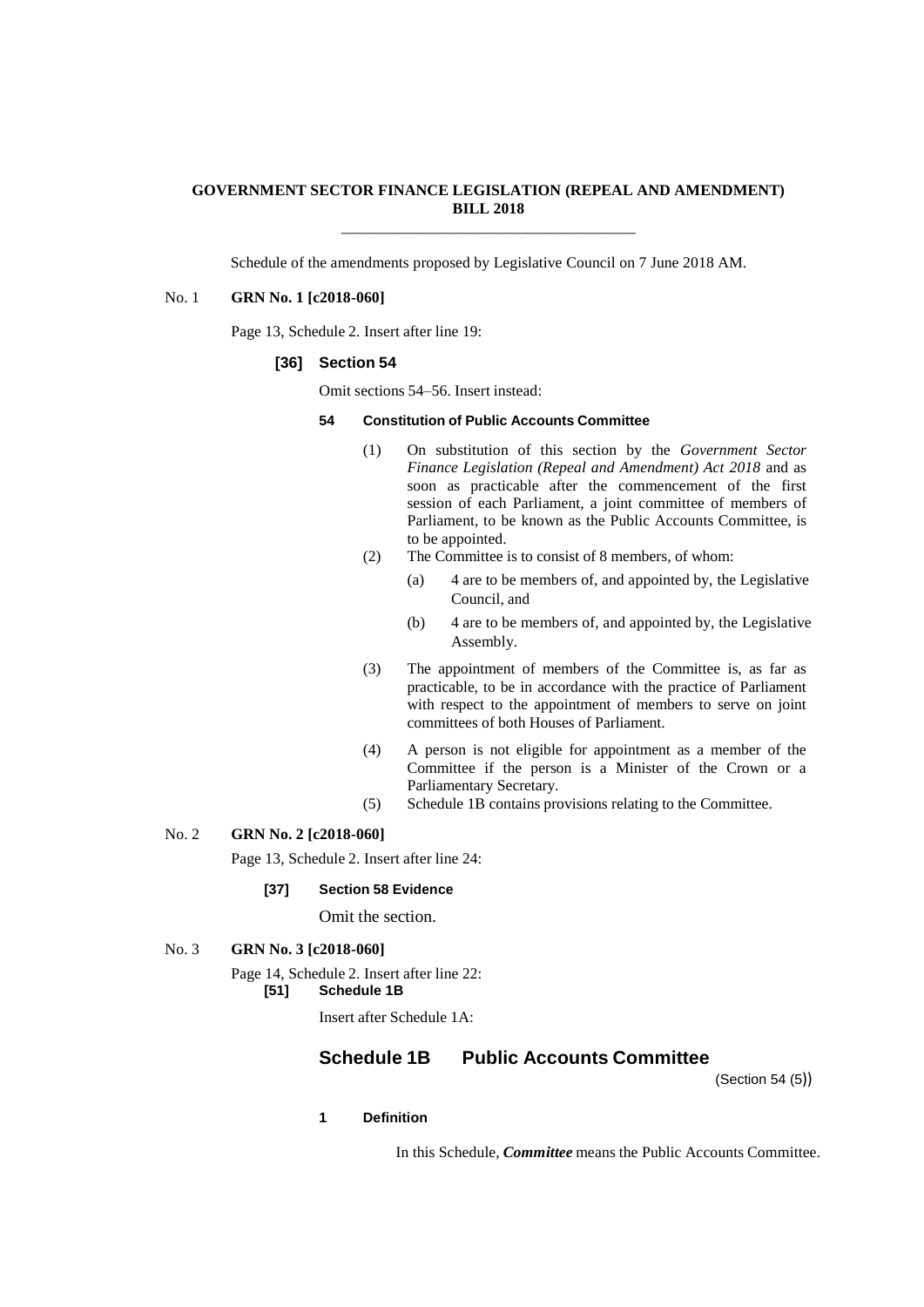#### **2 Vacancies**

- (1) A member of the Committee ceases to hold office:
	- (a) when the Legislative Assembly is dissolved or expires by the effluxion of time, or
	- (b) if the member becomes a Minister of the Crown or a Parliamentary Secretary, or
	- (c) if the member ceases to be a member of the Legislative Council or Legislative Assembly, or
	- (d) if, being a member of the Legislative Council, the member resigns the office by instrument in writing addressed to the President of the Legislative Council, or
	- (e) if, being a member of the Legislative Assembly, the member resigns the office by instrument in writing addressed to the Speaker of the Legislative Assembly, or
	- (f) if the member is discharged from office by the House of Parliament to which the member belongs.
- (2) Either House of Parliament may appoint one of its members to fill a vacancy among the members of the Committee appointed by that House.

# **3 Chair and Deputy Chair**

- (1) There is to be a Chair and a Deputy Chair of the Committee, who are to be elected by and (subject to subclause (2)) from the members of the Committee.
- (2) The Chair must not be a member of a party that has been elected to Government
- (3) A member of the Committee ceases to hold office as Chair or Deputy Chair of the Committee if:

(a) the member ceases to be a member of the Committee, or

- (b) the member resigns the office by instrument in writing presented to a meeting of the Committee, or
- (c) the member is discharged from office by the Committee.
- (4) At any time when the Chair is absent from New South Wales or is, for any reason, unable to perform the duties of Chair or there is a vacancy in that office, the Deputy Chair may exercise the functions of the Chair under this Act or under the *Parliamentary Evidence Act 1901*.

## **4 Procedure**

- (1) The procedure for the calling of meetings of the Committee and for the conduct of business at those meetings is, subject to this Act, to be as determined by the Committee.
- (2) The Clerk of the Parliaments is to call the first meeting of the Committee, and the first meeting of the Committee in each Parliament, in such manner as the Clerk thinks fit.
- (3) At a meeting of the Committee, 4 members constitute a quorum, but the Committee must meet as a joint committee at all times.
- (4) The Chair or, in the absence of the Chair, the Deputy Chair (or, in the absence of both the Chair and the Deputy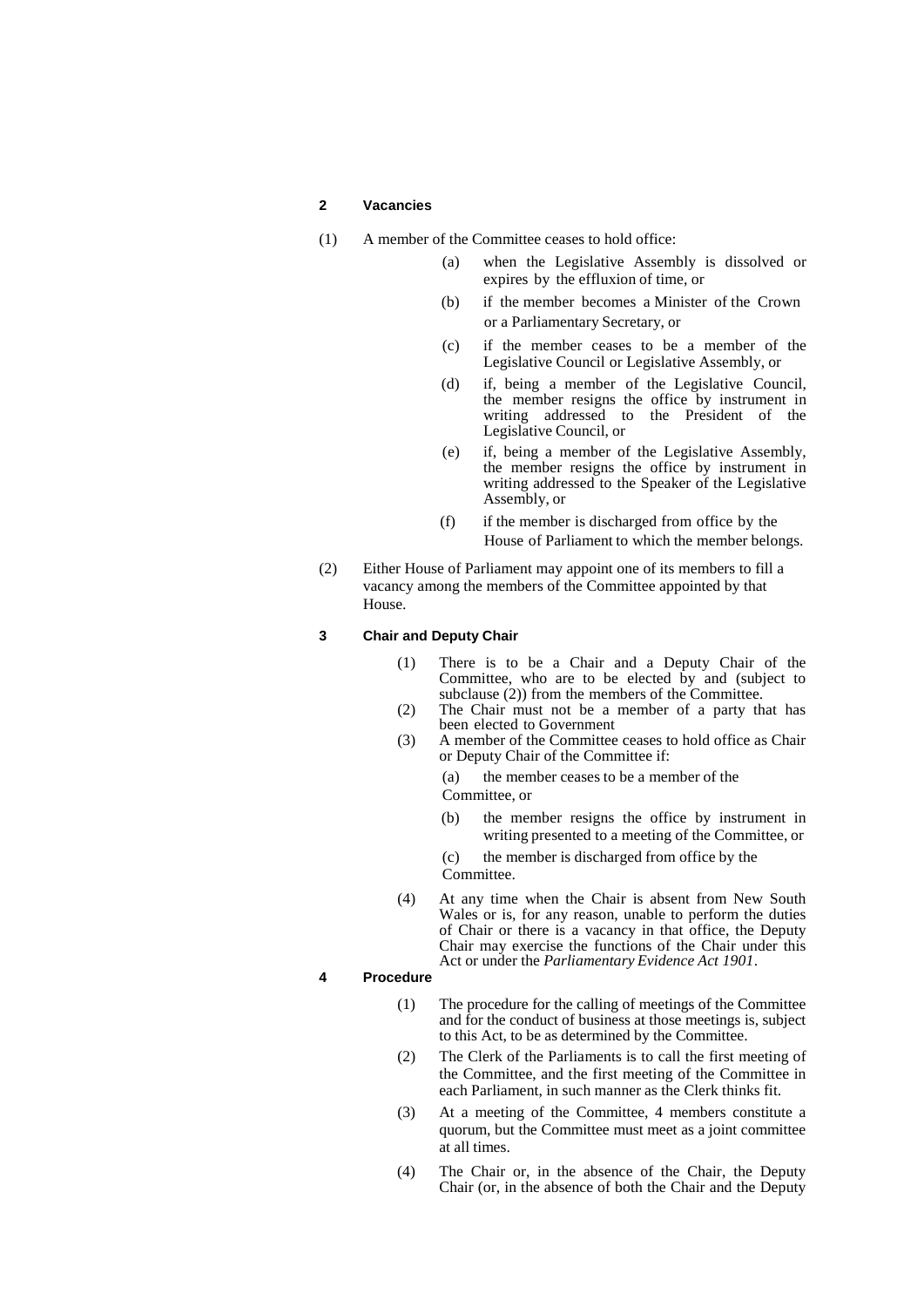Chair, a member of the Committee elected to chair the meeting by the members present) is to preside at a meeting of the Committee.

- (5) The Deputy Chair or other member presiding at a meeting of the Committee has, in relation to the meeting, all the functions of the Chair.
- (6) The Chair, Deputy Chair or other member presiding at a meeting of the Committee has a deliberative vote and, in the event of an equality of votes, also has a casting vote.
- (7) A question arising at a meeting of the Committee is to be determined by a majority of the votes of the members present and voting.
- (8) The Committee may sit and transact business despite any prorogation of the Houses of Parliament or any adjournment of either House of Parliament.
- (9) The Committee may sit and transact business on a sitting day of a House of Parliament during the time of sitting.
- (10) Except as otherwise provided by this Act, the practice and procedure of the Committee is to be in accordance with the Standing Rules and Orders of the Legislative Council regulating the committees of the House.

### **5 Reporting when Parliament not in session**

- (1) If a House of Parliament is not sitting when the Committee seeks to furnish a report to it, the Committee may present copies of the report to the Clerk of the House.
- (2) The report:
	- (a) on presentation and for all purposes is taken to have been laid before the House, and
	- (b) may be printed by authority of the Clerk, and
	- (c) if printed by authority of the Clerk, is for all purposes taken to be a document published by or under the authority of the House, and
	- (d) is to be recorded in the Minutes, or Votes and Proceedings, of the House on the first sitting day of the House after receipt of the report by the Clerk.

### **6 Evidence**

- (1) The Committee has power to send for persons, papers and records.
- (2) Subject to clause 7, the Committee must take all evidence in public.
- (3) If the Committee as constituted at any time has taken evidence in relation to a matter but the Committee as so constituted has ceased to exist before reporting on the matter, the Committee as constituted at any subsequent time, whether during the same or another Parliament, may consider that evidence as if it had taken the evidence.
- (4) The production of documents to the Committee is to be in accordance with the practice of the Legislative Council with respect to the production of documents to committees of the Legislative Council.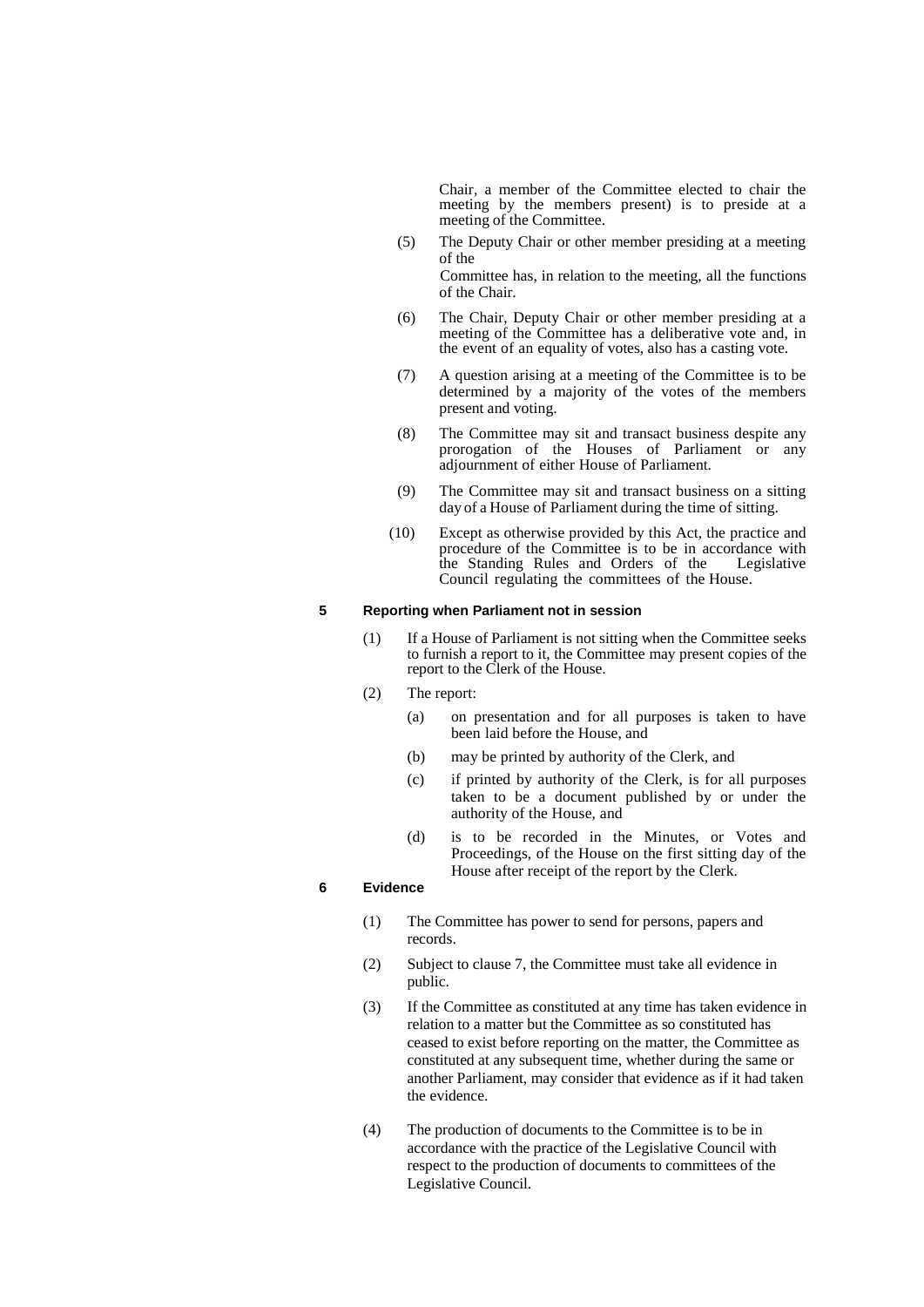### **7 Confidentiality**

- (1) If any evidence proposed to be given before, or the whole or a part of a document produced or proposed to be produced to, the Committee relates to a secret or confidential matter, the Committee may, and at the request of the witness giving the evidence or the person producing the document must:
	- (a) take the evidence in private, or
	- (b) direct that the document, or the part of the document, be treated as confidential.
- (2) If a direction under subclause (1) applies to a document or part of a document produced to the Committee:
	- (a) the contents of the document or part are, for the purposes of this clause, to be regarded as evidence given by the person producing the document or part and taken by the Committee in private, and
	- (b) the person producing the document or part is, for the purposes of this clause, to be regarded as a witness.
- (3) If, at the request of a witness, evidence is taken by the Committee in private:
	- (a) the Committee must not, without the consent in writing of the witness, and
	- (b) a person (including a member of the Committee) must not, without the consent in writing of the witness and the authority of the Committee under subclause (5),

disclose or publish the whole or a part of that evidence.

Maximum penalty: 20 penalty units or imprisonment for 3 months, or both.

(4) If evidence is taken by the Committee in private otherwise than at the request of a witness, a person (including a member of the Committee) must not, without the authority of the Committee under subclause (5), disclose or publish the whole or part of that evidence.

Maximum penalty: 20 penalty units or imprisonment for 3 months, or both.

- (5) The Committee may, in its discretion, disclose or publish or, by writing under the hand of the Chair, authorise the disclosure or publication of evidence taken in private by the Committee, but this subclause does not operate so as to affect the necessity for the consent of a witness under subclause (3).
- (6) Nothing in this clause prohibits:
	- (a) the disclosure or publication of evidence that has already been lawfully published, or
	- (b) the disclosure or publication by a person of a matter of which the person has become aware otherwise than by reason, directly or indirectly, of the giving of evidence before the Committee.
- (7) This clause has effect despite section 4 of the Parliamentary *Papers (Supplementary Provisions) Act 1975*.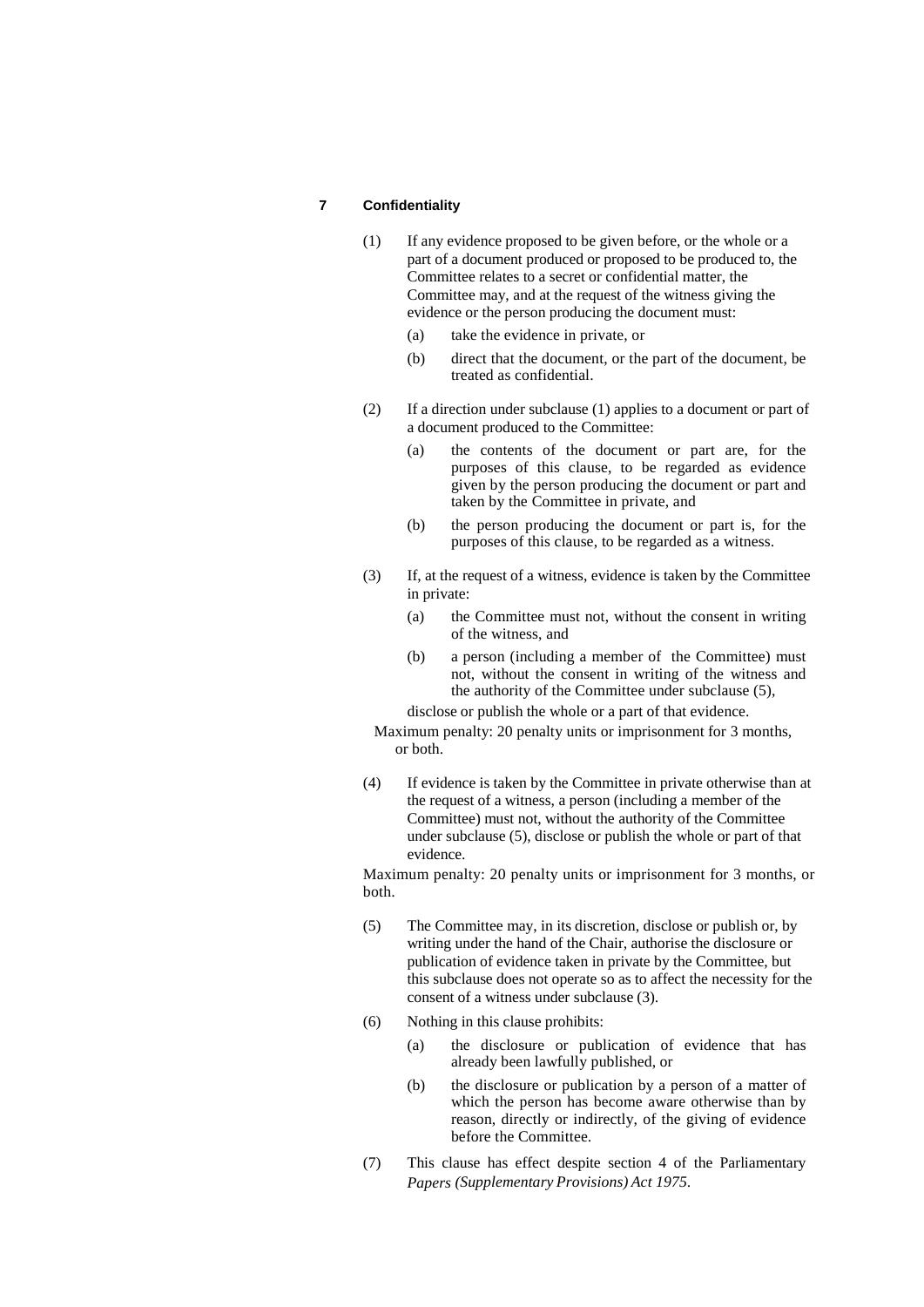(8) If evidence taken by the Committee in private is disclosed or published in accordance with this clause, sections 5 and 6 of the Parliamentary Papers (Supplementary Provisions) Act 1975 apply to and in relation to the disclosure or publication as if it were a publication of that evidence under the authority of section 4 of that Act.

**Note.** The *Defamation Act 2005* makes provision for 2 defences in respect of the publication of defamatory matter that is contained in evidence taken by, or documents produced to, the Committee in private, but only if the evidence or documents have been disclosed or published in accordance with this clause.

Section 28 of the *Defamation Act 2005* (when read with clause 8 of Schedule 2 to that Act) ensures that such documents attract the defence relating to public documents in defamation proceedings.

Section 29 of the *Defamation Act 2005* (when read with clause 17 of Schedule 3 to that Act) ensures that proceedings in which such evidence is taken or documents produced attract the defences relating to fair reports of proceedings of public concern in defamation proceedings.

### **8 Application of certain Acts**

For the purposes of the *Parliamentary Evidence Act 1901* and the *Parliamentary Papers (Supplementary Provisions) Act 1975* and for any other purposes:

- (a) the Committee is to be regarded as a joint committee of the Legislative Council and Legislative Assembly, and
- (b) the proposal for the appointment of the Committee is to be regarded as having originated in the Legislative Council.

### **9 Validity of certain acts or proceedings**

Any act or proceeding of the Committee is, even though at the time when the act or proceeding was done, taken or commenced there was:

- (a) a vacancy in the office of a member of the Committee, or
- (b) any defect in the appointment, or any disqualification, of a member of the Committee,

as valid as if the vacancy, defect or disqualification did not exist and the Committee were fully and properly constituted.

#### No. 4 **GRN No. 4 [c2018-060]**

Page 15, Schedule 2 [53]. Insert after line 7:

### **Dissolution of existing Public Accounts Committee**

- (1) On the substitution of section 54 by the *Government Sector Finance Legislation (Repeal and Amendment) Act 2018*:
	- (a) the Public Accounts Committee as constituted immediately before that substitution (the *existing Committee*) is dissolved, and
	- (b) each member of the existing Committee ceases to hold office as such.